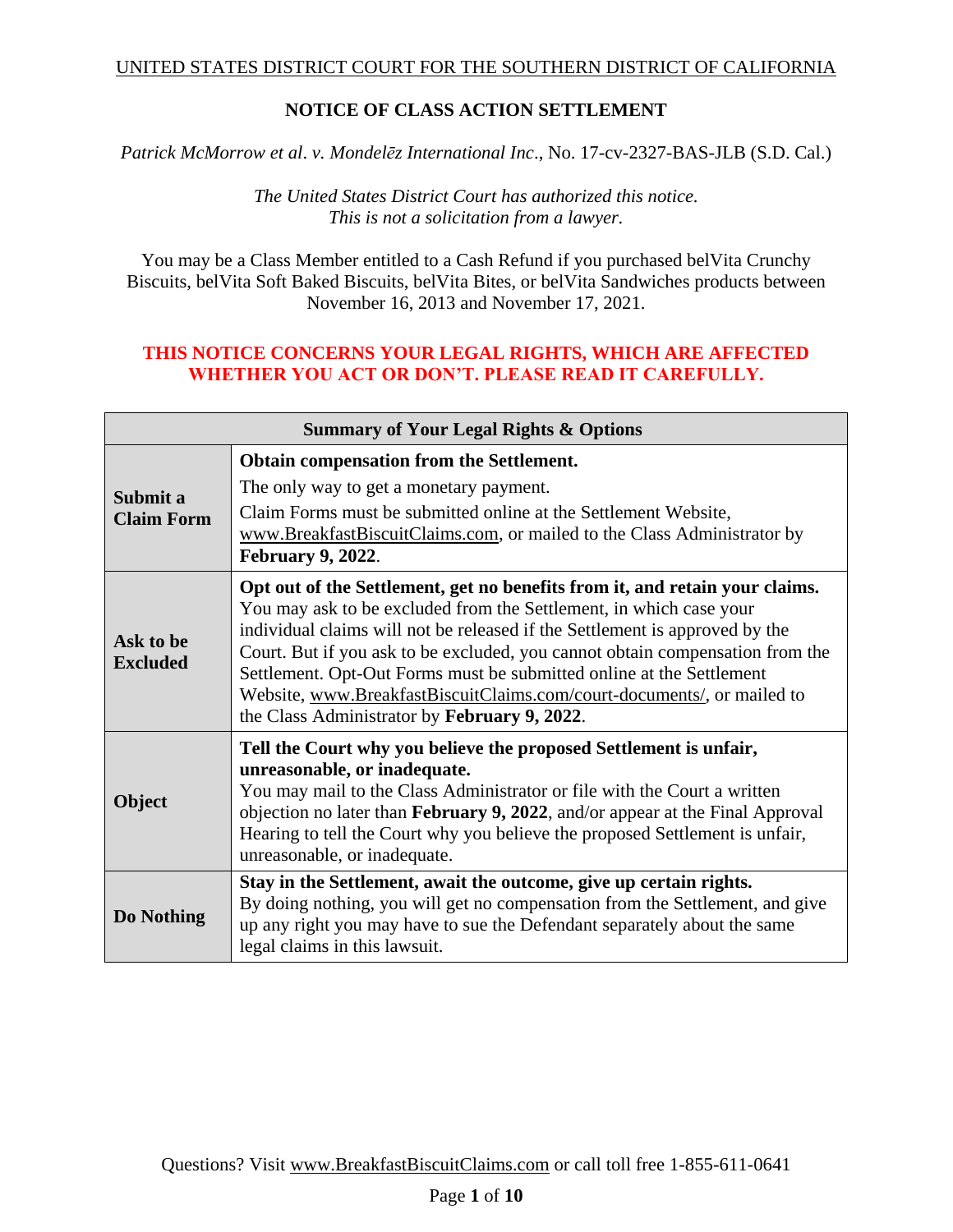# **WHAT THIS NOTICE CONTAINS**

| 1.  |  |  |  |
|-----|--|--|--|
| 2.  |  |  |  |
| 3.  |  |  |  |
| 4.  |  |  |  |
|     |  |  |  |
| 5.  |  |  |  |
| 6.  |  |  |  |
|     |  |  |  |
| 7.  |  |  |  |
| 8.  |  |  |  |
| 9.  |  |  |  |
| 10. |  |  |  |
|     |  |  |  |
|     |  |  |  |
|     |  |  |  |
|     |  |  |  |
|     |  |  |  |
|     |  |  |  |
|     |  |  |  |
|     |  |  |  |
|     |  |  |  |
|     |  |  |  |
|     |  |  |  |
|     |  |  |  |
|     |  |  |  |
|     |  |  |  |
|     |  |  |  |
|     |  |  |  |
|     |  |  |  |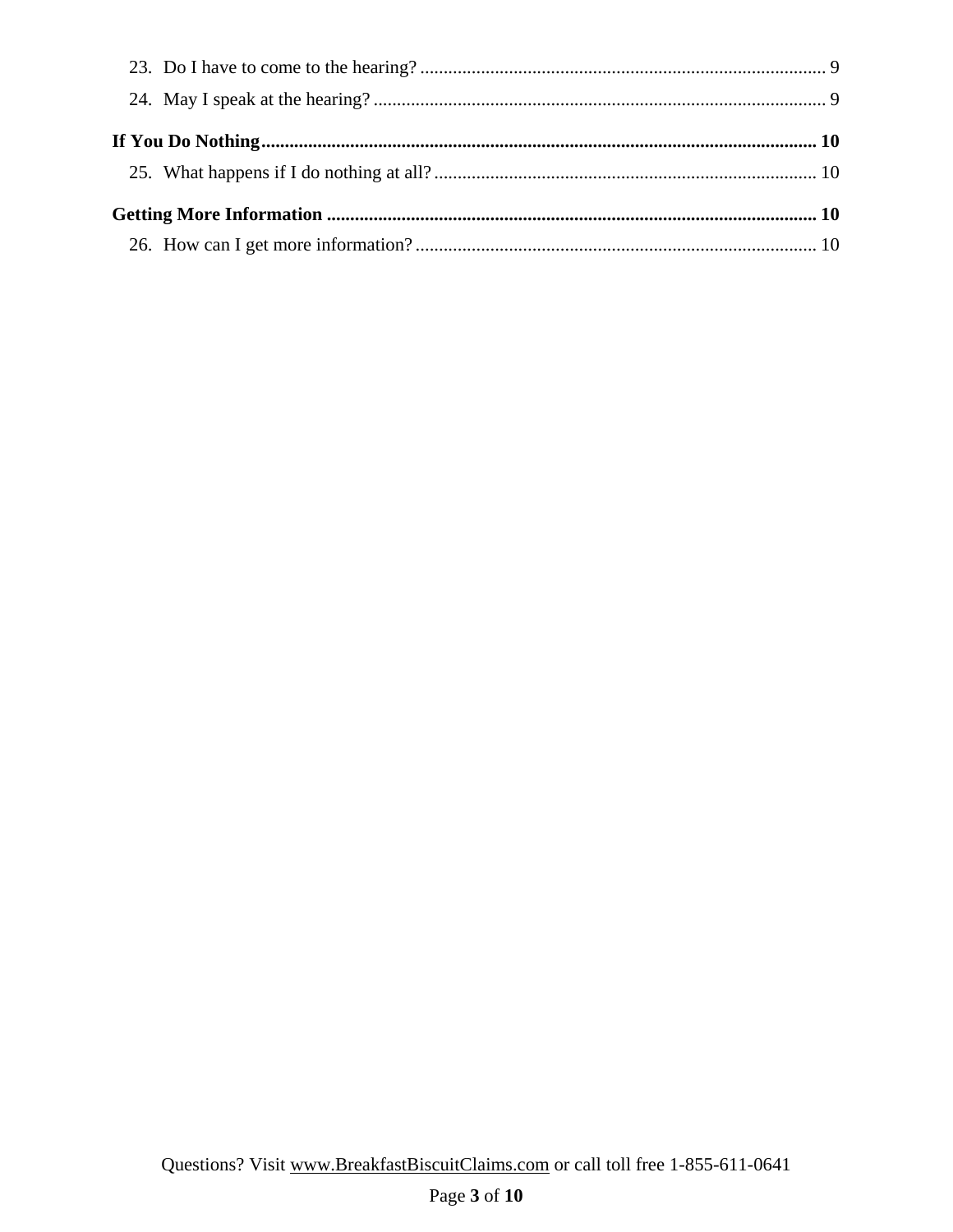## <span id="page-3-1"></span><span id="page-3-0"></span>**1. Why is there a Notice?**

You have the right to know about a proposed Settlement of a class action lawsuit, and about your options, before the Court decides whether to approve the Settlement.

The court in charge of this case is the United States District Court for the Southern District of California (the "Court"), and the case is called *Patrick McMorrow et al*. *v. Mondelēz International Inc*., No. 17-cv-2327-BAS-JLB (S.D. Cal.). The case is assigned to the Honorable Cyntha A. Bashant. The individuals who sued are called the Class Representatives. Those persons are Patrick McMorrow, Marco Ohlin, and Melody DiGregorio. The company they sued, Mondelēz International, Inc. ("MDLZ"), is called the Defendant.

#### <span id="page-3-2"></span>**2. What is this lawsuit about?**

The lawsuit alleges MDLZ violated certain laws in labeling certain breakfast products with claims that made the products seem healthy, when they were in fact unhealthy due to their high added sugar content. MDLZ denies any and all wrongdoing and has asserted various defenses that it believes are meritorious.

#### <span id="page-3-3"></span>**3. Why is this a class action?**

In a class action, one or more people called "Class Representatives" (in this case, Patrick McMorrow, Marco Ohlin, and Melody DiGregorio), sue on behalf of people who have similar claims, all of whom are a class, or class members. Bringing a case as a class action allows the adjudication of many similar claims that might be economically too small to bring in individual actions. One court resolves the issues for all class members, except for those who exclude themselves from the class.

#### <span id="page-3-4"></span>**4. Why is there a settlement?**

MDLZ denies that it did anything wrong. Both sides have agreed to a Settlement, which will allow both sides to avoid the risk and cost of further litigation. The Court has not decided in favor of the Class or MDLZ. The Class Representatives and their attorneys think the Settlement is best for the Class.

#### **Who is in the Settlement?**

#### <span id="page-3-6"></span><span id="page-3-5"></span>**5. How do I know if I am part of the Settlement?**

The Class includes all persons in the United States who, between November 16, 2013 and November 17, 2021 (the "Class Period"), purchased in the United States, for household use and not for resale or distribution, one of the Class Products. The Class Products include MDLZ's belVita Crunchy Biscuits, belVita Soft Baked Biscuits, belVita Bites, and belVita Sandwiches products bearing the phrase "NUTRITIOUS STEADY ENERGY," "NUTRITIOUS SUSTAINED ENERGY" or "NUTRITIOUS MORNING ENERGY".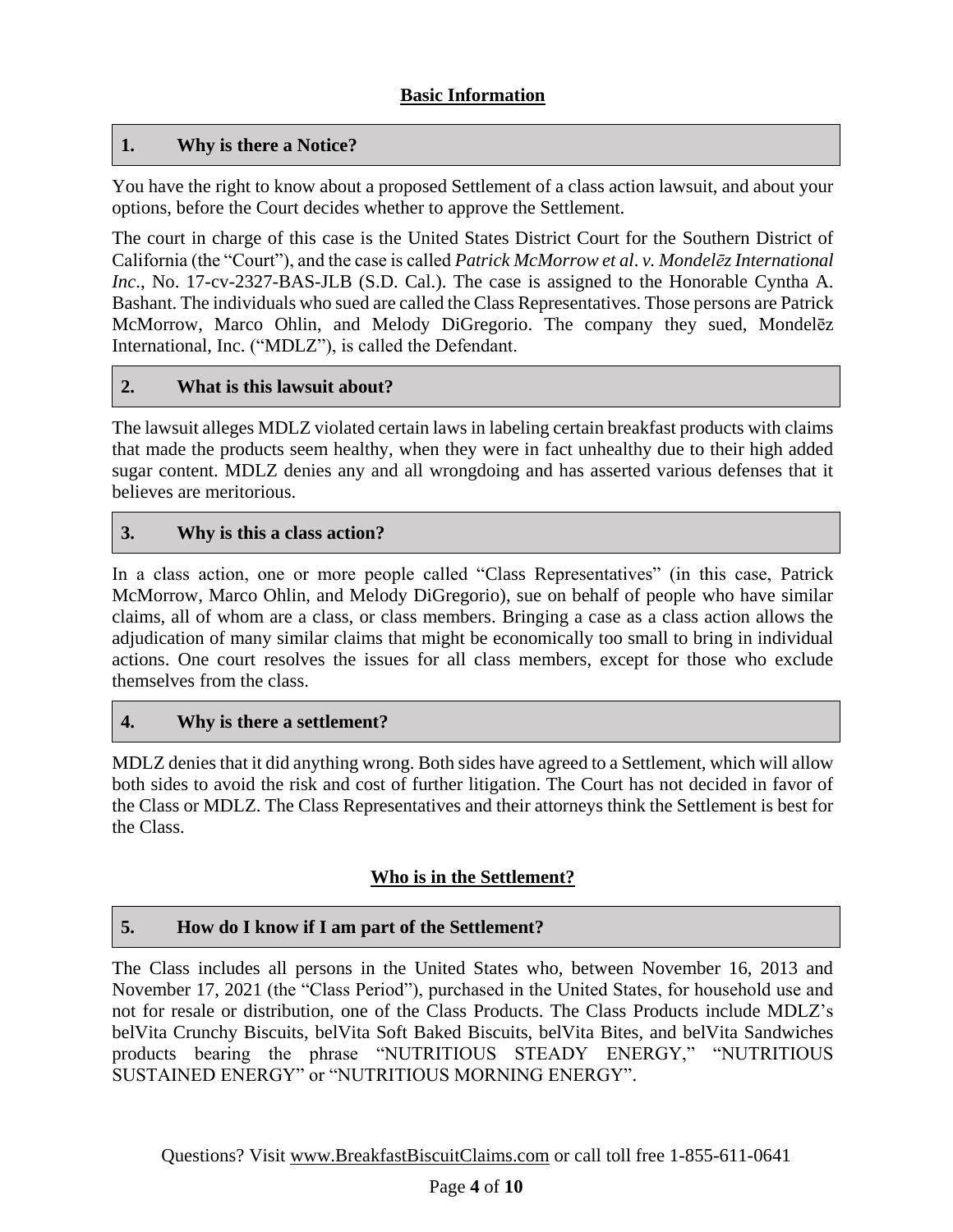#### <span id="page-4-0"></span>**6. What if I am still not sure if I am included in the Settlement?**

If you are not sure whether you are a Class Member, or have any other questions about the Settlement, you should visit the Settlement Website, www.BreakfastBiscuitClaims.com, or call the Class Administrator toll-free at 1-855-611-0641.

## **What are the Terms of the Settlement?**

## <span id="page-4-2"></span><span id="page-4-1"></span>**7. What types of relief does the Settlement provide?**

The Settlement provides both monetary and injunctive relief to all Class Members. Class Members who make claims will be entitled to monetary compensation, on a *pro rata* basis, depending on which and how many boxes of breakfast products they purchased during the Class Period.

MDLZ has also agreed to revise the Class Products' labeling in numerous ways to address the Class's claims, as described further in response to Question 13 below.

## <span id="page-4-3"></span>**8. What is the Settlement Fund?**

As part of the Settlement, MDLZ has agreed to establish a \$8,000,000, non-reversionary Settlement Fund to pay all Settlement Expenses, including the costs of Class Notice and Administration, attorneys' fees and costs, service awards for the Class Representatives, and Cash Awards for Class Members who make claims.

## <span id="page-4-4"></span>**9. What can I get from the Settlement?**

Class Members who timely submit a valid approved claim are entitled to compensation. Each timely, valid claimant will receive a payment based on the type and estimated amount of Class Products purchased during the Class Period. Based on the estimated number of claims that will be made, the estimated average Cash Award is approximately \$34.10. However, the actual amount of the Cash Award any individual receives will depend on both the number of claims made and each claimant's purchase history, and may be significantly more or less than \$34.10.

#### <span id="page-4-5"></span>**10. What am I giving up to get a payment?**

If you are a Class Member, unless you exclude yourself from the Settlement, you cannot sue MDLZ, continue to sue, or be part of any other lawsuit against MDLZ about the claims released in this Settlement. It also means that all decisions by the Court will bind you. The Released Claims and Released MDLZ Persons are defined in the Settlement Agreement and describe the legal claims that you give up (or "release") if you stay in the Settlement. The Released Claims relate to the Class Products and issues raised in the lawsuit. The Settlement Agreement is available on the Settlement Website, www.BreakfastBiscuitClaims.com.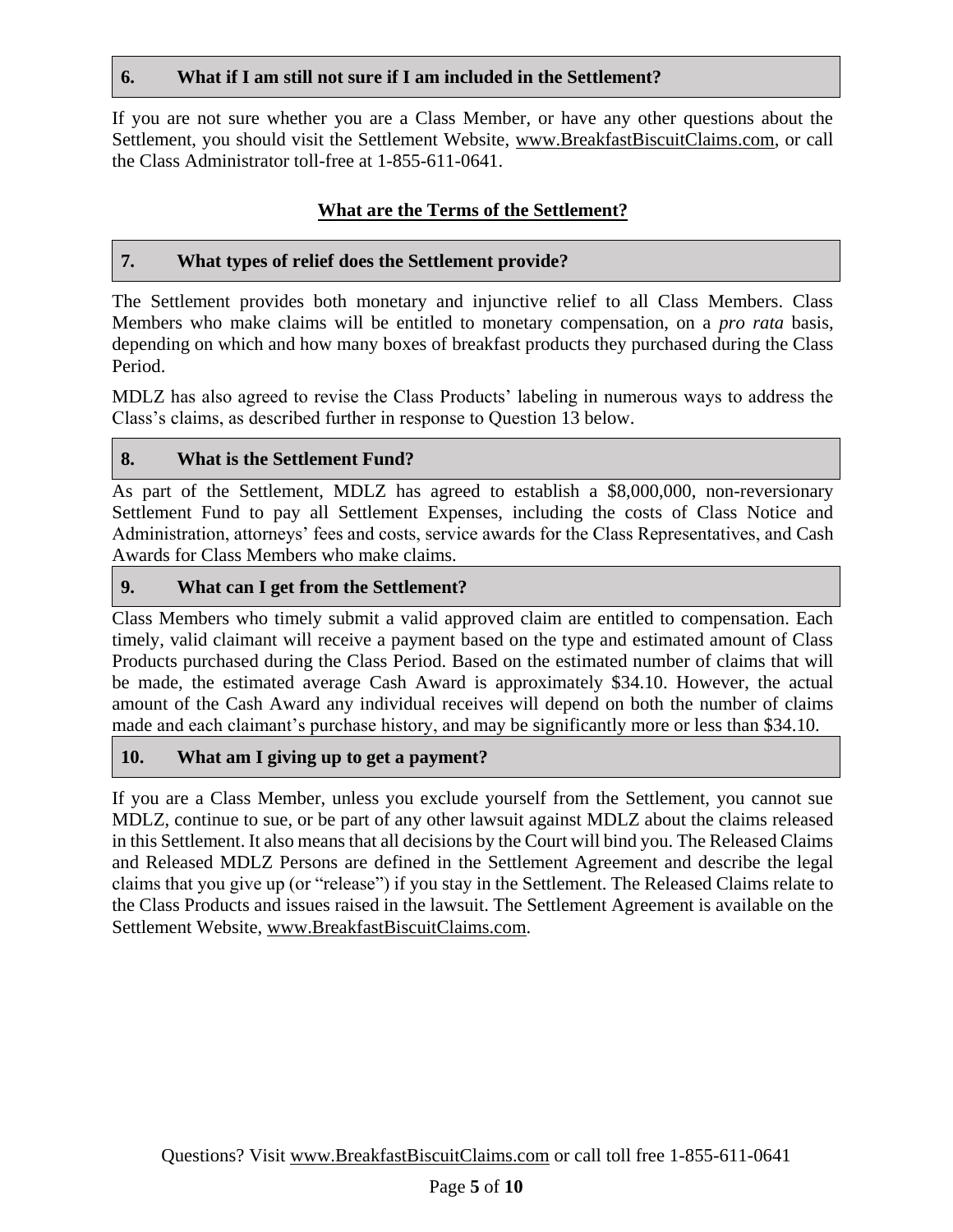#### <span id="page-5-0"></span>**11. How do I make a claim?**

Class Members wishing to make a claim must either (a) visit the Settlement Website, www.BreakfastBiscuitClaims.com, and submit a claim form online, or (b) print, fill out, and mail the claim form to the Class Administrator at the following address:

> belVita Class Administrator PO Box 5125 Baton Rouge, LA 70821

#### **The deadline for submitting a claim is February 9, 2022**.

#### <span id="page-5-1"></span>**12. When will I get my Cash Award?**

Cash Award payments will be made to Class Members who make valid and timely claims after the Court grants "final approval" to the Settlement, and after any appeals are resolved. If the Court approves the Settlement, there may be appeals. It is always uncertain when these appeals will be resolved, and resolving them can take time.

#### <span id="page-5-2"></span>**13. What injunctive relief does the Settlement provide?**

As part of the Settlement, after being given a reasonable period of time to make and implement them, MDLZ has agreed to make the following changes applicable to any Class Product so long as a 10% or more of its calories come added sugar:

- MDLZ agrees to remove and refrain from using for a period of not less than thirty-six (36) months, the word "nutritious" in the following "steady energy" claims on the packaging of the Class Products (the "Steady Energy Claims"):
	- o "NUTRITIOUS SUSTAINED ENERGY"
	- o "NUTRITIOUS STEADY ENERGY ALL MORNING"
	- o "4 HOURS OF NUTRJTIOUS STEADY ENERGY"
	- o "Energy that is nutritious and sustained."
- MDLZ agrees not to substitute the words "healthy," "balanced," or "wholesome" for the term "nutritious" in the Steady Energy Claims, for a period of not less than thirty-six (36) months.
- MDLZ agrees, for a period of not less than thirty-six (36) months, not to use the word "nutritious" to describe belVita products' uses (i.e., "nutritious bar," "nutritious snack," or "nutritious breakfast") such as in the current uses:
	- o "a nutritious, convenient breakfast choice"
	- o "We all need energy to start the morning. We also need a delicious, wholesome breakfast. Baked with hearty whole grains, belVita Soft Baked Breakfast biscuits are delicious, nutritious. and give you satisfying morning energy to start your day off right."
- MDLZ agrees not to use the word "nutritious" to describe the Class Products as a whole (as opposed to using the word "nutritious" to describe individual product components like whole grains or vitamins, which this agreement does not restrict).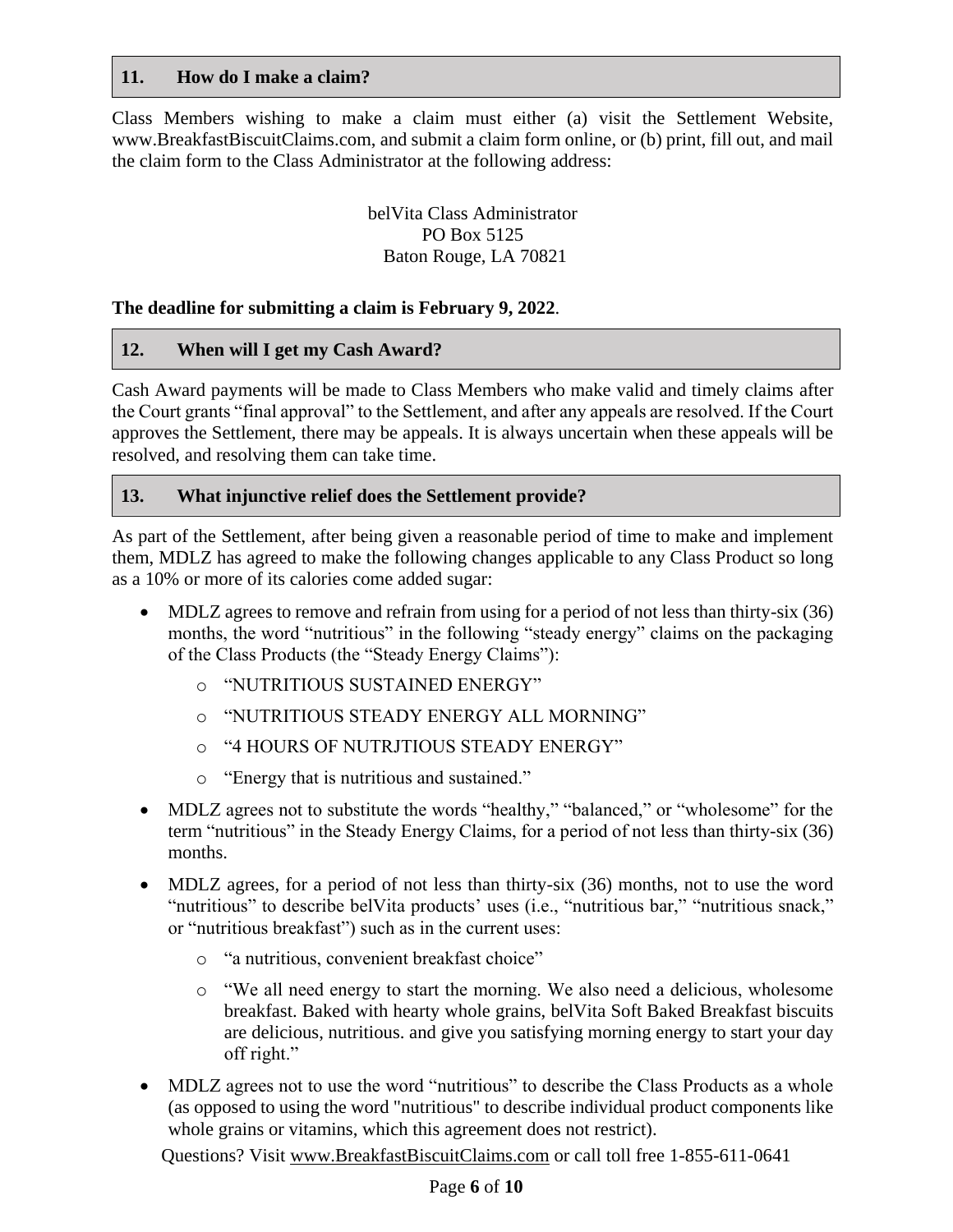#### <span id="page-6-1"></span><span id="page-6-0"></span>**14. How do I get out of the Settlement?**

If you do not want to be bound by the Settlement, you must request to be excluded from the Settlement. If you request to be excluded, you will retain any individual rights you have against MDLZ and will not be deemed to have individually "released" MDLZ from any of the Released Claims. However, you will *not* be eligible to receive compensation under the Settlement, as described above. You also may not object to the Settlement if you request to be excluded.

To exclude yourself (or "opt-out") from the Settlement, you must visit the Settlement Website, www.BreakfastBiscuitClaims.com, and either complete and submit the Opt-Out Form online, or print, complete, and mail the Opt-Out Form to the Class Administrator at the following address:

> belVita Class Administrator PO Box 5125 Baton Rouge, LA 70821

#### **To be timely, an Opt-Out Form must be submitted online or postmarked on or before February 9, 2022**.

#### <span id="page-6-2"></span>**15. If I don't exclude myself, can I sue Defendant for the same thing later?**

No. Unless you exclude yourself, you give up any right to sue MDLZ for the claims that this Settlement resolves. If you have a pending lawsuit, speak to your lawyer in that lawsuit to determine whether you must exclude yourself from this Settlement to continue your own lawsuit. If you properly exclude yourself from the Settlement, you shall not be bound by any orders or judgments entered in the Action relating to the Settlement.

#### <span id="page-6-3"></span>**16. If I exclude myself, can I still get a Settlement payment?**

No. You will not get any money from the Settlement if you exclude yourself. If you exclude yourself from the Settlement, do not submit a Claim Form asking for benefits.

#### <span id="page-6-4"></span>**Objecting to the Settlement**

#### <span id="page-6-5"></span>**17. How do I tell the Court if I do not like the Settlement?**

If you are a Class Member, you can object to the Settlement if you do not think it is fair, reasonable, or adequate, including Class Counsel's motion for an award of attorney's fees and costs and expenses, and/or the requested service award payments to the Class Representatives. The Court cannot order a larger settlement or award you more based on your individual circumstances; the Court can only approve or deny the Settlement as it is presented.

If you wish to object, your Objection must contain:

(a) The name of this Action (*Patrick McMorrow et al*. *v. Mondelēz International Inc*., No. 17-cv-2327-BAS-JLB (S.D. Cal.)), and a statement that the document is an objection;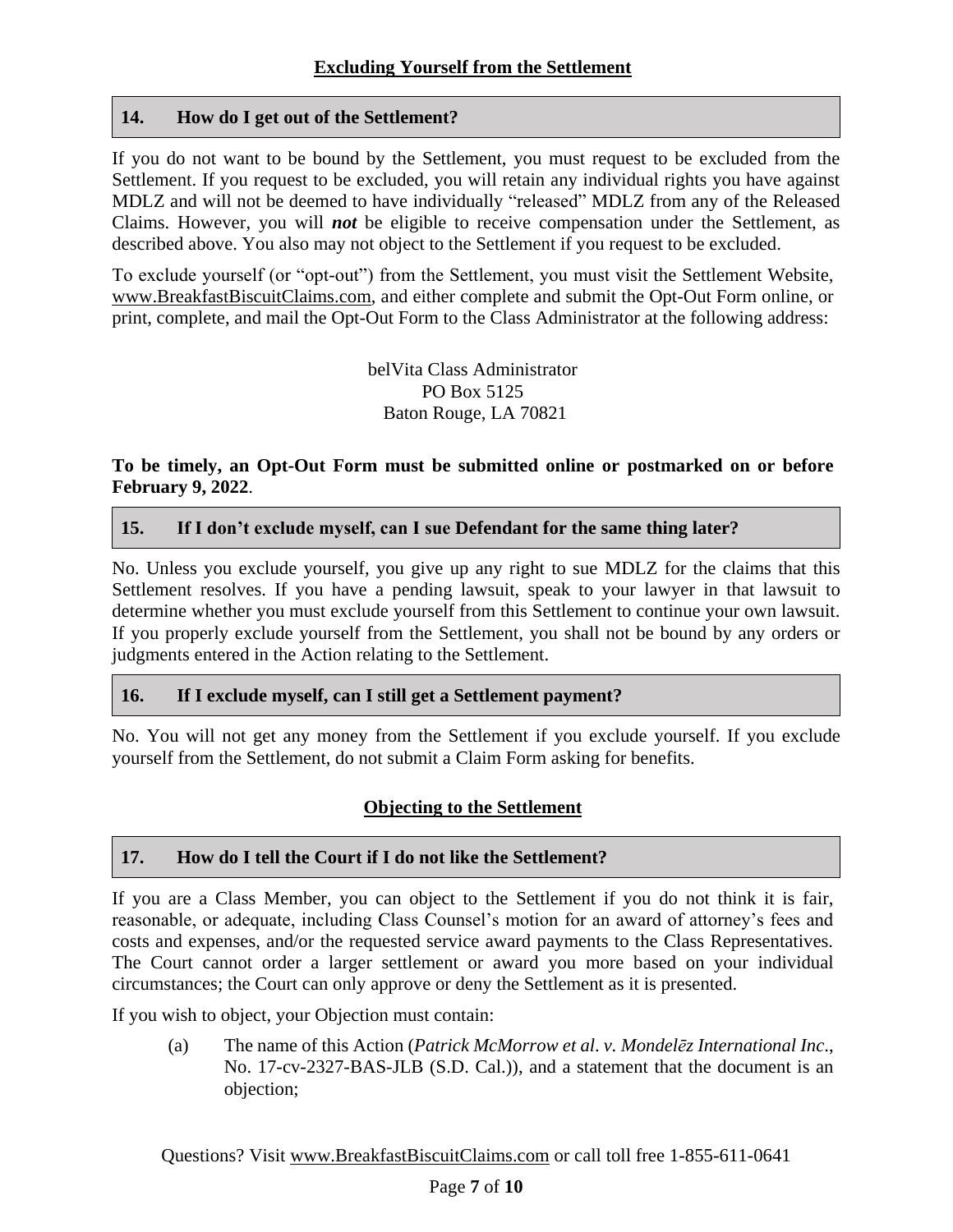- (b) Your full name, address and telephone number or, if objecting through counsel, your lawyer's name, address, and telephone number;
- (c) A statement of the Class Product(s) you bought during the Class Period;
- (d) A clear and concise statement of your objection, as well as any facts and law supporting the objection; and
- (e) You and/or your attorney's signature.

To be considered by the Court, your objection must, **by February 9, 2022**, either be filed with the Court or mailed to the following address:

#### belVita Class Administrator PO Box 5125 Baton Rouge, LA 70821

If you do not comply with these procedures and the deadline for objections, you may waive your opportunity to have your Objection considered at the Final Approval Hearing or otherwise to contest the approval of the Settlement or to appeal from any orders or judgments entered by the Court in connection with the proposed Settlement. You will still be eligible to receive settlement benefits if the Settlement becomes final, even if you object to the Settlement.

Objecting Class Members may appear at the Final Approval Hearing but are not required to do so. Class Members that wish to appear, are requested, but not required to mail to the Class Administrator at the above address or file with the Court in advance of the Hearing, a Notice of Intent to Appear.

Instructions and requirements for objecting are set forth in the Court's Preliminary Approval Order, which is available on the Class Settlement Website, www.BreakfastBiscuitClaims.com.

## <span id="page-7-0"></span>**18. What is the difference between objecting and excluding myself?**

Objecting is simply telling the Court that you do not like something about the Settlement. You can object to the Settlement only if you do not exclude yourself from the Settlement. Excluding yourself from the Settlement is telling the Court that you do not want to be part of the Settlement. If you exclude yourself from the Settlement, you have no basis to object to the Settlement because it no longer affects you.

## **The Lawyers Representing You**

#### <span id="page-7-2"></span><span id="page-7-1"></span>**19. Do I have a lawyer in the case?**

Yes. The Court has appointed Fitzgerald Joseph LLP as Class Counsel. The lawyers representing you will be paid, only with the Court's approval, from the Settlement Fund, as explained below in Question 20. If you want to be represented by your own lawyer, you may hire one at your own expense.

#### <span id="page-7-3"></span>**20. How will the lawyers be paid?**

Class Counsel spent considerable time and effort prosecuting this matter on a purely contingent fee basis, and advanced the expenses of the litigation, in the expectation that they would receive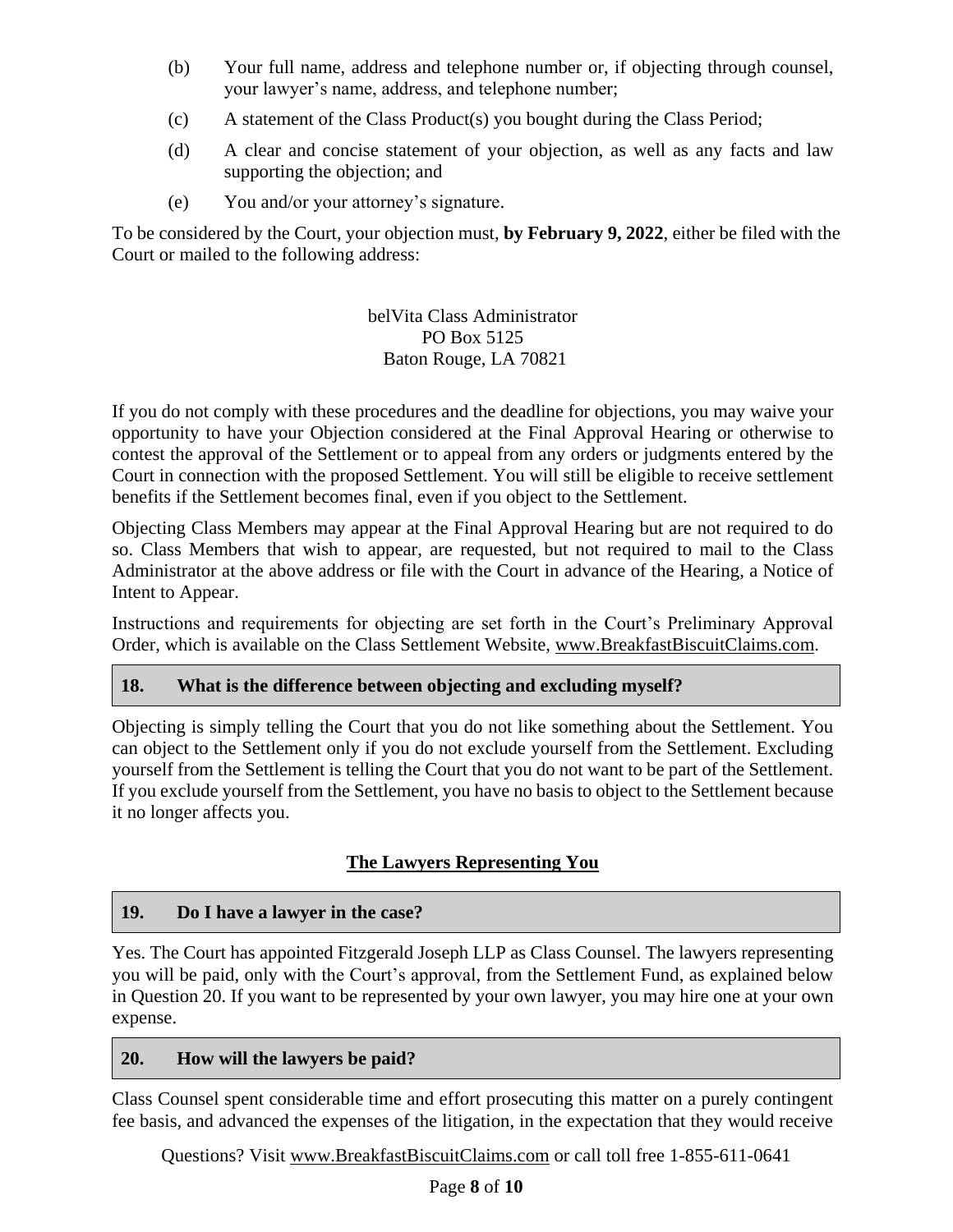a fee, and have expenses reimbursed, only if there was a benefit created for the Class. Class Counsel will file a motion on or before January 26, 2022 seeking an award of fees of no more than one-third of the Settlement Fund, and reimbursement of case expenses, plus any expenses incurred after preliminary approval. Class Counsel will also ask the Court, on behalf of the Class Representatives, for service awards for Patrick McMorrow, Marco Ohlin, and Melody DiGregorio.

After Class Counsel's motion for attorneys' fees, expenses, and service awards is filed on or before January 26, 2022, it will be posted on the Settlement Website, www.BreakfastBiscuitClaims.com, and you will have an opportunity to review and comment on the motion via an Objection. The Court will then determine the amount of fees, expenses, and service awards, which will be paid from the Settlement Fund.

## **Notice and Administration Expenses**

## <span id="page-8-1"></span><span id="page-8-0"></span>**21. How will notice and administration expenses be paid?**

Using the Class Administrator's estimates regarding the Class size and likely claims rate, notice and administration expenses, to be paid from the Settlement Fund, are currently estimated to be \$292,122.

# **The Court's Final Approval Hearing**

## <span id="page-8-3"></span><span id="page-8-2"></span>**22. When and where will the Court decide whether to approve the Settlement?**

The Court will hold a Final Approval Hearing (sometimes called a "fairness hearing") on **April 4, 2022, at 3:00 p.m.**, in Courtroom 4B of the United States Courthouse, 221 West Broadway, San Diego, California 92101. At the Final Approval Hearing, the Court will consider whether the Settlement is fair, reasonable, and adequate and may also consider how much to award to Class Counsel and the Class Representatives. If there are objections, the Court will consider them at this time. After the hearing, the Court will decide whether to approve the Settlement.

## <span id="page-8-4"></span>**23. Do I have to come to the hearing?**

No. Class Counsel will answer any questions that the Court may have, but you may come at your own expense. If you submit an objection, you do not have to come to the Court to talk about it. If you timely mail your written objection to the Class Administrator (see Question 17 above), Class Counsel will submit it to the Court on your behalf for consideration. You may also pay your own lawyer to attend, but it is not necessary.

#### <span id="page-8-5"></span>**24. May I speak at the hearing?**

Yes. You may appear and speak at the Final Approval Hearing. Although it is not required, if you intend to appear and speak, you are requested to mail notice of your intent to appear **no later than February 9, 2022** to the same address identified above for objections (see Question 17). Persons who opt out, however, may not appear and be heard.